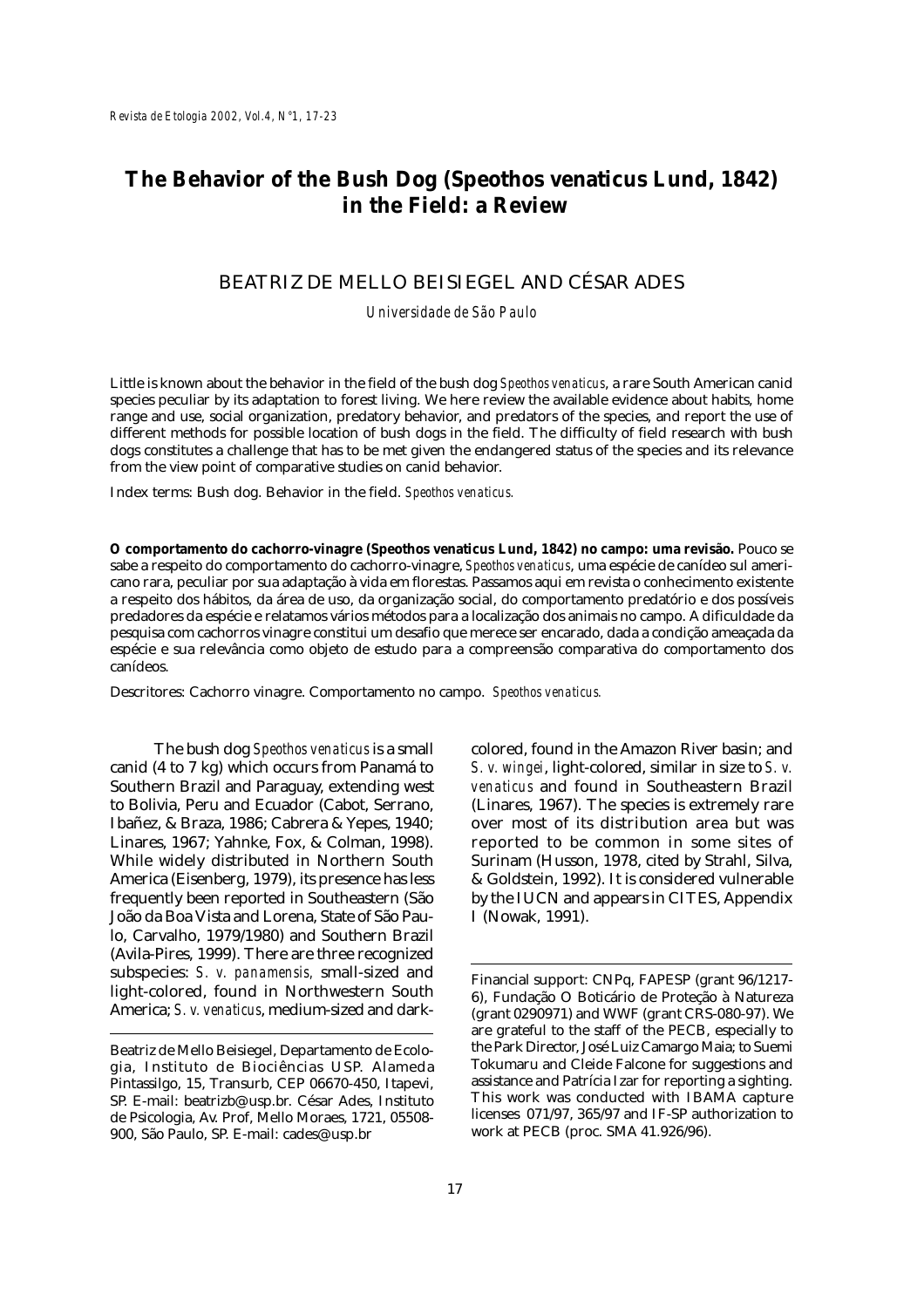Little has been published about bush dogs. There are some reports on parasitology (Rausch & Bernstein, 1972; Volcan & Medrano, 1991) and captive reproduction of the species (Collier & Emerson, 1973; Darling & Whitehead, 1991; Jantschke, 1973; Kitchener, 1971) which will not be reviewed here. Behavior of bush dogs have been mostly observed in captivity and there are a few reports of sightings which will be listed and discussed here.

The scarcity of bush dogs, their endangered conservation status, the almost total absence of field studies and the scarcity even of anedoctal observations make any attempt to study the animals in their natural environment quite relevant and promising. We here review the existing literature on the species with an emphasis on natural history and aspects of social organization and we examine the prospects of field study of the species.

### **Habits**

Among the features which make *Speothos venaticus* peculiar are its forest dwelling and semi-aquatic habits (Langguth, 1975). Bush dogs have inter-digital membranes (Fox, 1975), and the sightings reported by Barnett, Shapley, and Engstrom (2001), Deutsch (1983), Linares (1967), Peres (1991) and one group sighted by Aquino and Puertas (1997) were all in the vicinity of rivers and streams or inside watercourses. A female was sighted swimming across the Negro River with two pups (Coimbra-Filho, 1972); a pair of bush dogs was observed swimming in the Caura River in Venezuela (Strahl et al., 1992). According to Tate (1931) and Strahl et al. (1992), bush dogs are able to pursue and kill pacas in the water. Cabrera and Yepes (1940) were told by Indian hunters that when a bush dog group is hunting a paca, part of the group chases it in the land and part of it waits for it in the water where the animal normally takes refuge from predators.

Captive studies also indicate the semiaquatic habits of *Speothos venaticus*. Bates (1944) noted that a captive female spent a great deal of time in a water pond where she dived and

bouts of object play of a captive group observed<br>by Macdonald (1996) occurred in the water At swam with ease. Seventy one percent of the by Macdonald (1996) occurred in the water. At the Emas National Park, a *cerrado* (savanna) area of Central Brazil, however, three of nine sightings ocurred at sites relatively near the water (200 meters); the other ones were at distances from 2,600 up to 5,700 meters from the water (Silveira, Jacomo, Rodrigues, & Diniz-Filho, 1998).

**B** the day (Kleiman, 1972). habits and thus differs from most small canid<br>species, mainly crepuscular and nocturnal *Speothos venaticus* has mainly diurnal habits and thus differs from most small canid (Macdonald & Geffen, 1993). Most sightings of bush dogs occurred during daylight hours (Dalponte, 1995; Defler, 1986; Deutsch, 1983; Peres, 1991; Silveira et al., 1998; Strahl et al., 1992). Records in captivity conditions reinforce the idea that the animals are more active during

see Beisiegel, 1999; Brady, 1979). Langguth<br>(1975) states that the bush dog is the most<br>specialized of a lineage of South American The diurnal activity of the bush dog may be associated with the forest dwelling and semiaquatic habits of the species, since thermoregulation is often a factor that forces canids to seek shelters during the day (e.g. *Cerdocyon thous*, (1975) states that the bush dog is the most specialized of a lineage of South American canids adapted for dwelling in forests, with characteristics adapted to this environment, such as short and robust limbs, small and rounded ears and tail, and "a modified pattern of pelage coloration" (p. 203).

*Speothos* lacks the body markings that in other canid species may draw the attention of conspecifics to body areas of great expressive value (Fox, 1970; Kleiman, 1967). In accord with the absence of body markings, their repertoire of visual communication is rigid and stereotyped when compared with other species of social canids (Villa, 2001). A large variety of contact calls, expressing motivational states of the sender, are however available. These calls may represent an adaptation to the demands of communicating in an environment which hinders visual contact at some distance (Brady, 1981; Villa, 2001).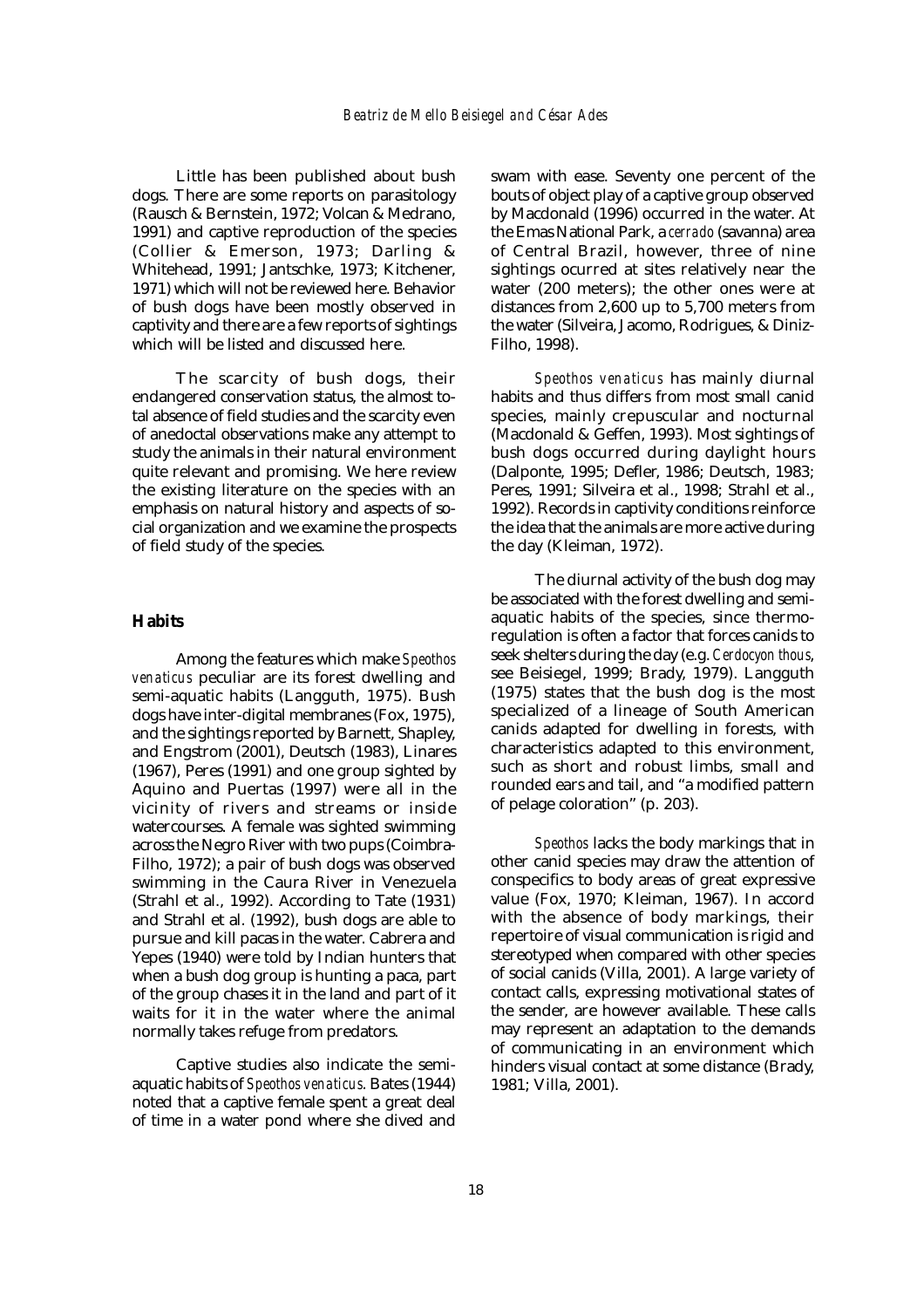Bush dogs occupy different kinds of dens, mainly those dug by big armadillos (Coimbra-Filho, 1972). Aquino and Puertas (1997) described a tunnel-shaped den made in a fallen tree trunk. The sides of the tunnel had been worn smooth by the passage of animals, revealing a frequent use; dry and fresh feces were found all around the den (Biben, 1982b, however, states that bush dogs do not use feces for scent-marking). Other canids also defecate at the entrances of dens or near rest sites (*Chrysocyon brachyurus*, Dietz, 1984; *Vulpes macrotis*, Egoscue, 1962). There were however no feces near the resting site of bush dogs described by Linares (1967).

# **Cooperative hunting and prey species**

Unlike other small canid species, *Speothos venaticus* lives in social groups of up to 12 individuals that hunt cooperatively. This is suggested by observations made by Defler (1986), Peres (1991) and Strahl et al. (1992), as well as the information obtained by Peres in interviews with Amazonian people and by Strahl et al. (1992) with Venezuelan Indians. Cooperative behavior allows bush dogs to hunt and prey on animals bigger than themselves. Their main prey are probably the paca (*Agouti paca*) (Cabrera & Yepes, 1940; Deutsch, 1983; Peres, 1991; Strahl et al., 1992; Tate, 1931), the capybara (*Hydrochaeris hydrochaeris*) and the agouti (*Dasyprocta* spp.) (Aquino & Puertas, 1997; Peres, 1991; Silveira et al., 1998; Strahl et al., 1992). According to reports we obtained from people living at the surrounds of Serra das Araras, State of Mato Grosso, bush dogs can also hunt deer (*Mazama* spp.), collared peccaries (*Tayassu tajacu*) and armadillos (Dasypodidae). Bush dog dentition, with a reduced number of molars, indicates that they have a strictly carnivorous diet (Flower, 1880). The bush dogs' feces found in the Peruvian Amazon by Aquino & Puertas (1997) contained hairs of coati (*Nasua nasua*), agouti (*Dasyprocta fuliginosa*), smaller rodents (*Myoprocta pratti* or *Proechimys* sp.) and feathers similar to those of tinamous, terrestrial birds common in that area.

Captive *Speothos* pups are fearful when confronted individually with prey, but attack prey when in company of their parents. During the ingestion of a big prey, the parents position themselves at the extremes of the carcass, thus facilitating the dismembering of it by the pups (Biben, 1982a). These findings suggest that the social behavior of *Speothos* may be specialized for communal hunting. Episodes of communal hunting were observed in captivity (Macdonald, 1996) and in the field (e.g. Cabrera & Yepes, 1940). Although most sightings of bush dogs are sightings of groups of two to seven individuals (Aquino & Puertas, 1997; Barnett et al., 2001; Dalponte, 1995; Defler, 1986; Linares, 1967; Peres, 1991; Strahl et al., 1992) the sightings at Emas National Park were mostly of single individuals suggesting that in open areas bush dogs might rely on small prey and hunt alone (Silveira et al., 1998).

### **Social organization**

In captivity, parents are clearly dominant over all other members of the group (Macdonald, 1996). The alpha female was, in Macdonald's study, the only one to achieve reproduction; other animals displayed aloparental behaviors such as guarding, carrying and licking the pups. Aquino and Puertas (1997) met four bush dogs in the field in the Peruvian Amazon, two adults, one young and one pup. The adults were exploring an area of approximately 60 meters diameter around a pile of branches. Fifteen minutes after the first contact, a young dog, followed by a pup, emerged from the pile. The authors inferred that the juvenile was guarding the pup while parents foraged in the surrounding area.

In contrast to most canid species, bush dogs do not reproduce seasonally in captivity conditions (Porton, Kleiman, & Rodden, 1987). According to Husson (1978, cited by Nowak, 1991), however, births of litters of 2 or 3 bush dog pups, in Surinam, occur preferentially during the rainy season. Reproductive seasonality is also absent in the crab-eating fox *Cerdocyon thous* kept in captivity (Porton et al., 1987), but was reported in the field with diffe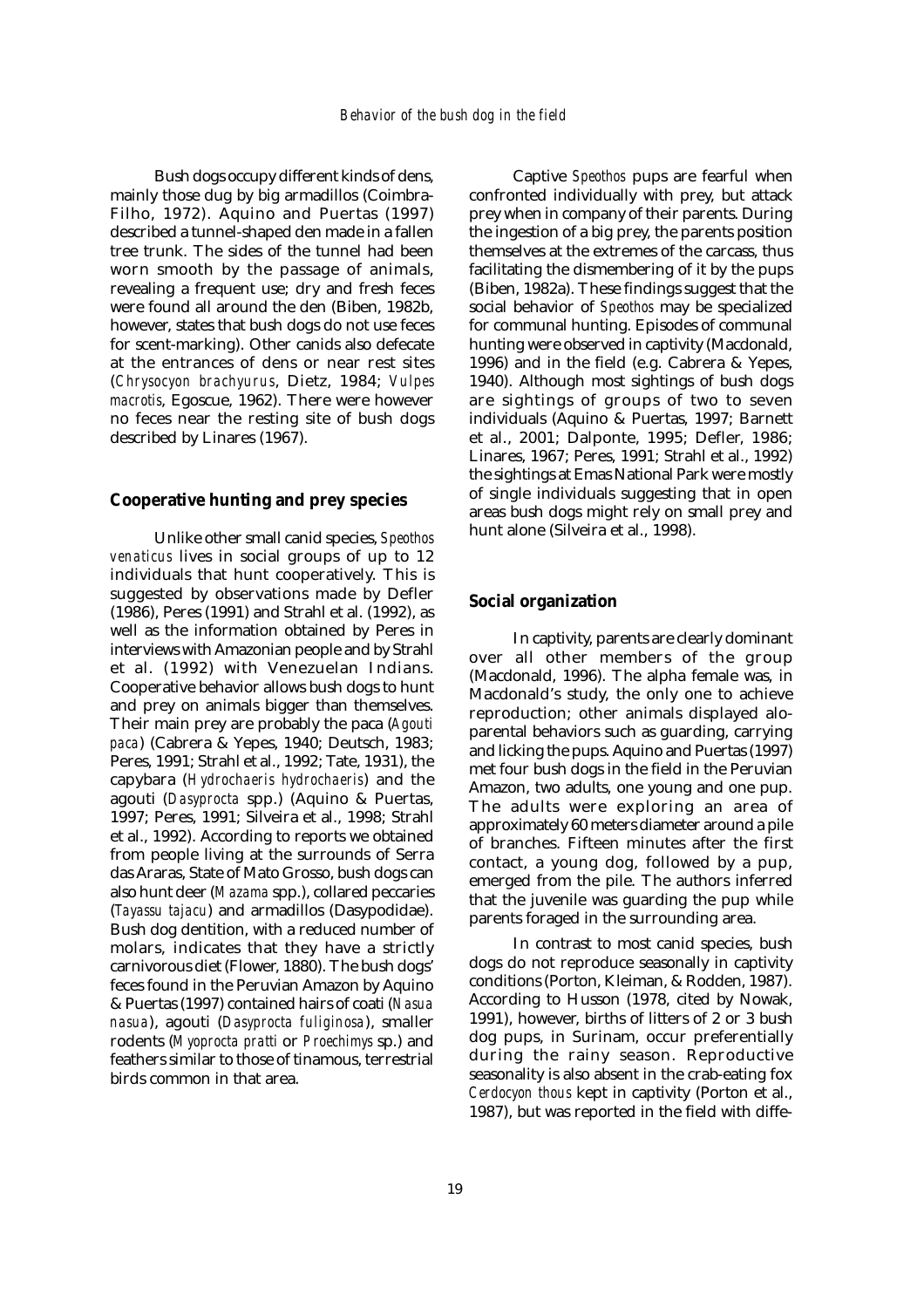rences in birth times according to the site (Brady, 1979; Macdonald & Courtenay, 1996; Montgomery & Lubin, 1978). Absence of reproductive seasonality in *S. venaticus* may thus be an artifact due to features of the captivity context such as the artificial uniformity of temperature and food availability. Other canid species, such as the maned wolf *Chrysocyon brachyurus*, maintain reproductive seasonality in captivity (Porton et al., 1987). The lack of reproductive seasonality in bush dogs may be taken as an indication of the flexibility and contextdependence of their reproductive behavior.

Reproduction in *Speothos venaticus* is influenced by social factors. Females raised by one or both parents, alone or with their sisters, do not cycle, and begin to do so as soon as paired with a male. This suppression of reproduction of the females is typical of monogamous mammals that live in familiar groups in which there are pups of different ages, such as the primates of the genus *Callithrix* and *Leontopithecus* (Abbott & Hearn, 1978; Kleiman, 1979). Suppression of cycling reinforces the idea that bush dogs have a monogamous social organization.

The reports cited above suggest that the basic social unit of *Speothos venaticus* is the extended family. Conflicting interpretations about the social behavior of the species based on captivity studies (Drüwa, 1983; Kleiman, 1972) may be attributed to differences in observation and rearing conditions and to the small numbers of individuals studied.

The bush dogs' social organization and habits can be somewhat different from those of the forest dogs in open habitats as the *cerrado* (Silveira et al., 1998). Foraging conditions (small prey *vs.* large prey) could make the animals switch to a more solitary way of living and hunting.

## **Predators**

Very little is known about predation on *Speothos venaticus*. In Peruvian Amazonia, Aquino and Puertas (1997) found the carcass of an adult bush dog surrounded by puma (*Puma concolor*) or jaguar (*Panthera onca*) tracks, suggesting that the dog was killed by one of these animals. *Speothos* may be hunted for human consumption in some areas of Amazonia where a low disponibility of large mammals forces the population to hunt species not normally eaten (Calouro, 1999).

### **Home range size and use**

According to Ewer (1973) and to Gittleman and Harvey (1982), size of home range is a function of the animal's body size and also of its diet and group size. Ewer (1973) also pointed out hunting technique as an important factor: a predator that hunts big prey over long chases would probably cover a larger area than animals which hunt by stalking. One would thus expect the big canids that hunt cooperatively to have the largest home ranges of all carnivores. Of the three species of big canids that live in groups and hunt cooperatively, the wolves (*Canis lupus*) and the African wild dog (*Lycaon pictus*) have actually very large home ranges. However, these ranges are limited during the first months of their pups' lives, since at this time adults must remain at a short distance from the dens (Ewer, 1973). Dholes (*Cuon alpinus*) also restrain their hunting area during the first four months of pups' lives (Johnsingh, 1982), though their ranges are not so large as in the case of the first two species. Actually, the restriction of the home range during pup rearing period is one of the few available stategies of animals that use large areas and do not carry their pups during normal movements. Exceptions may however occur. Spotted hyaenas (*Crocutta crocutta*), for instance, remain in the vicinity of their dens, while caring for young pups, when there is plenty of prey, but if migratory species are the only prey available, the hyaena females leave their pups alone, sometime for many days, to hunt (Kruuk, 1972).

# **An attempt to locate bush dogs at Parque Estadual Carlos Botelho**

We were informed of about ten sightings of bush dogs made in May 1995 at the Parque Estadual Carlos Botelho (PECB), state of São Paulo, in an area of Atlantic rain forest. Two animals were repeatedly seen in a short strip of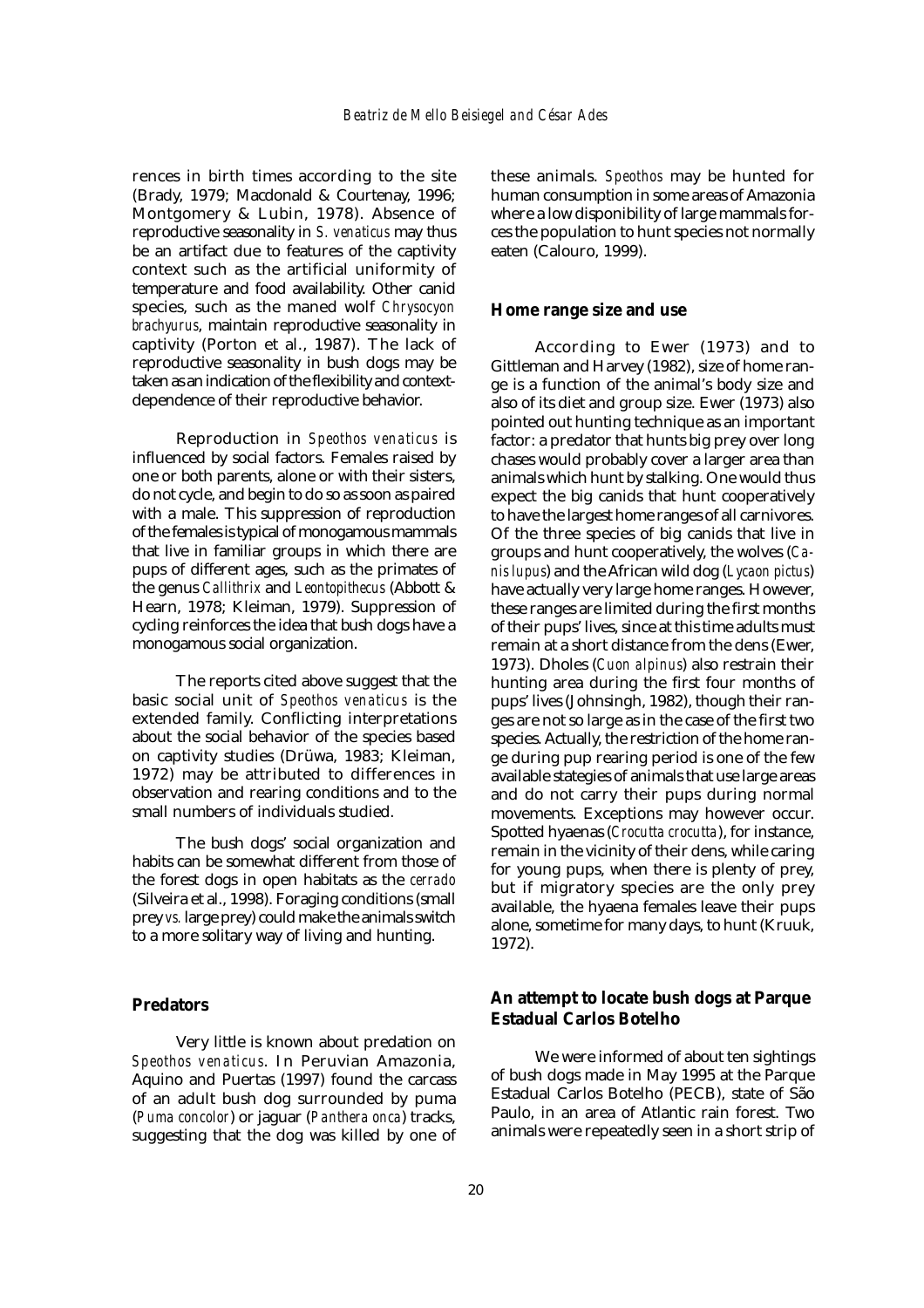road of roughly 100 meters, always around dawn or dusk (Maurício Talebi Gomes, personal communication, 1996). One sighting was made in 1993 (P. P. Soares, personal communication, 1996): a single animal was seen near a stream, at approximately 1.5 km from the site where the 1995 sightings were made.

This relatively high frequency of sightings for bush dogs (in Emas National Park, bush dogs were seen only nine times from 1966 to 1995, according to Silveira et al., 1998) motivated us to perform a field study at the PECB. Research was conducted from February 1997 to August 1999, totalling 6000 hours of field work. In a previously trailed area of approximately 5000 ha we walked systematically through 3000 ha searching for signals and dens of *Speothos venaticus*. Tracks of *Speothos venaticus* were identified by comparison with those published by Becker and Dalponte (1991). When a track was found, it was drawn and photographed, and we started to search the region where it was found more frequently. In some of these sites we put baits and, in some of them, camera traps during a period lasting from one week to two months. We searched for dens with the characteristics described for dens of other canid species (presence of tunnels and multiple entrances) and recorded those displaying at least one entrance large enough to allow the passage of a bush dog. In order to identify the animals that used the dens, we placed at the entrance (1) layers of sand in which tracks could be detected, and (2) camera traps. Attempting to attract bush dogs, several types of baits were placed near the tracks and in sites where they had been sighted. We also stayed in ambush near the sites where bush dogs had been observed, at the times of day when the sightings happened.

In spite of such efforts, it was not possible to fulfill our ambition of locating bush dogs and observing their behavior. 36 tracks of bush dogs were found along streams, in twenty-four different sites, but no photographic record of the animals were obtained. In 207 of the almost seven hundred dens located which might be canid dens, the sand layer method indicated that they were used by animals (in 108 cases, the actual user could be identified to a certain extent). Camera traps allowed us to identify the

users of some 30 dens, but none was a bush dog. Baits were not consumed and proved to be unpractical. A single bush dog was sighted by a research assistant, in March 1997, two meters from a stream, in the morning. Two animals were afterwards spotted on August 7, 2002, 10:00 am, also near a small stream (P. Izar, personal communication, August 7, 2002).

In our study, many paca tracks were found in all types of environments in the PECB. There is still need for a more rigorous assessment of the biomass of this and other possible prey of bush dogs in the PECB around the year. As pacas do not constitute a migratory species, bush dogs preying on pacas could remain committed to the same hunting locality until the supply of pacas and other middle-sized animals is eventually exhausted, when bush dogs have to move to other parts of their range.

We believe that the relatively high amount of sightings of bush dogs reported in the PECB, in a short period of time, can be attributed to the vicinity of a den with pups. When pups reach maturity, bush dogs probably revert to an extensive foraging pattern, all over their range. The difficulty of locating and studying the bush dogs in the field can be attributed to this pattern of extensive movement in a very large home range area, and to the secretive habits of the dogs.

## **Perspectives**

Studies of the distribution and abundance of bush dogs are considered a priority by Ginsberg and Macdonald (1990). We suggest that such studies be long-term searches, extending for many years. The publicizing of signs and features of bush dogs among field workers could increase the very low rate of sightings and help to select areas for research. Studies coud be be conducted along with other field studies so that longer periods be spanned.

We believe that the difficulty to find bush dogs could be overcome by an appropriate knowledge of the use of a given area by the animals over time. Our own study could have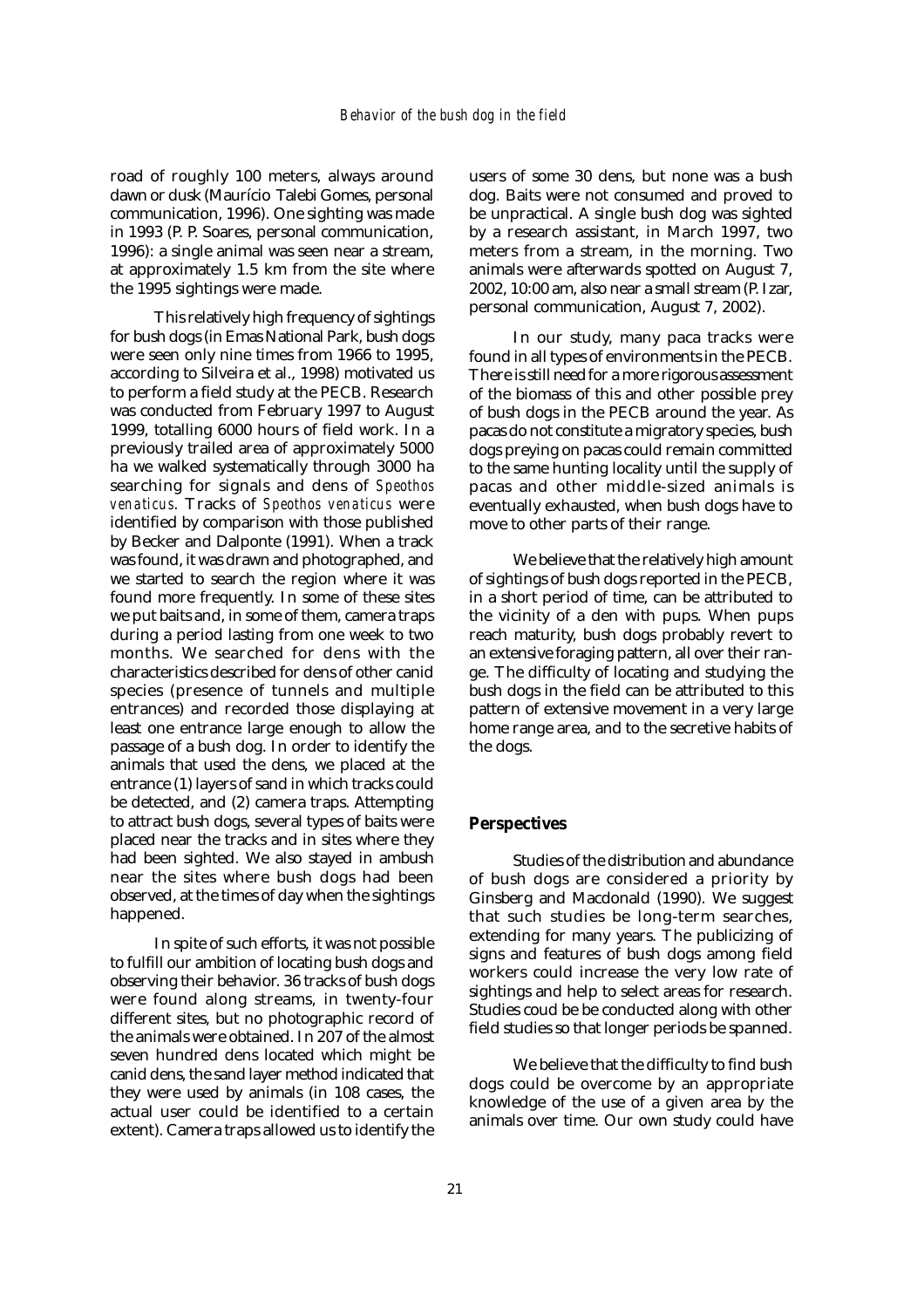succeeded, given a more extensive period of study and the know-how we now have about the strategies of tracking the animals.

The knowledge of the behavior of *Speothos venaticus* in the fied remains very limited. Difficulties should not discourage researchers but constitute a challenge for the discovery of the ecology and behavior of a very interesting species.

#### **References**

- Abbott, D. H., & Hearn, J. P. (1978). Physical, hormonal and behavioral aspects of sexual development in marmoset monkey, *Callithrix jacchus*. *Journal of Reproduction and Fertility*, *53*, 155- 166.
- Aquino, R., & Puertas, P. (1997). Observations of S*peothos venaticus* (Canidae: Carnivora) in its natural habitat in Peruvian Amazonia. *Zeitschrift fur Säugtierkunde, 62,* 117-118.
- Avila Pires, F. D. (1999). Mammals described from the State of Santa Catarina, Brazil. *Revista Brasileira de Zoologia, 16* (Suppl. 2)*,* 51-62.
- Barnett, A., Shapley, R., & Engstrom, M. (2001). Records of the bush dog*, Speothos venaticus* (Lund, 1842) from Guyana. *Mammalia*, *65*, 232-237.
- Bates, M. (1944). Notes on a captive *Icticyon*. *Journal of Mammalogy, 25*, 152-154.
- Becker, M., & Dalponte, J. C. (1991). *Rastros de mamíferos silvestres brasileiros*. Brasília, DF: Universidade de Brasília.
- Beisiegel, B. M. (1999). *Contribuição ao estudo da história natural do cachorro do mato,* Cerdocyon thous*, e do cachorro vinagre,* Speothos venaticus*.* Tese de Doutorado, Instituto de Psicologia, Universidade de São Paulo, São Paulo, SP.
- Biben, M. (1982a). Ontogeny of social behaviour related to feeding in the crab-eating fox (*Cerdocyon thous*) and the bush dog (*Speothos venaticus*). *Journal of Zoology (London), 196,* 207-216.
- Biben, M. (1982b). Urine-marking during agonistic encounters in the bush dog (*Speothos venaticus*). *Zoo Biology, 1,* 359-362.
- Brady, C. A. (1979). Observations on the behavior and ecology of the crab-eating fox (*Cerdocyon thous*). In J. F. Eisenberg (Ed.), *Vertebrate ecology in the Northern Neotropics* (pp. 161-171). Washington, DC: Smithsonian Institution Press.
- Brady, C. A. (1981). The vocal repertoires of the bush dog (*Speothos venaticus*), crab-eating fox (*Cerdocyon thous*) and maned wolf (*Chrysocyon brachyurus*). *Animal Behaviour, 29* (3), 649-669.
- Cabot, J., Serrano, P., Ibañez, C., & Braza, F. (1986). Lista preliminar de aves y mamiferos de la reserva «Estacion Biologica del Beni». *Ecologia en Bolivia, 8,* 37-44.
- Cabrera, A., & Yepes, J. (1940). *Mamíferos sudamericanos (vida, costumbres y descripcion)*. Buenos Aires, Argentina: Historia Natural Ediar; Compania Argentina de Editores.
- Calouro, A. M. (1999). Riqueza de mamiferos de grande e medio porte do Parque Nacional da Serra do Divisor (Acre, Brasil). *Revista Brasileira de Zoologia, 16* (Suppl. 2)*,* 195-213.
- Carvalho, C. T. (1979/1980). Mamiferos dos parques e reservas de São Paulo. *Silvicultura em São Paulo, 13/14,* 49-72.
- Coimbra Filho, A. F. (1972). Mamíferos ameaçados de extinção no Brasil. Em *Espécies da fauna brasileira ameaçadas de extinção*. Rio de Janeiro: Academia Brasileira de Letras.
- Collier, C., & Emerson, S. (1973). Hand-raising bush dogs *Speothos venaticus* at the Los Angeles Zoo. *International Zoo Yearbook, 13,* 139-140.
- Dalponte, J. C. (1995). A proposal to study bush dogs in Brazil. *Canid News*, *3*, 24-25.
- Darling, M., & Whitehead, M. (1991). The amazing cave jackal-notes on the bush dog (Speothos venaticus) at Twcross Zoo, UK. *International Zoo News, 38* (3), 10-18.
- Defler, T. R. (1986). A bush dog (*Speothos venaticus*) pack in the eastern llanos of Colombia. *Journal of Mammalogy*, *67*, 421-422.
- Deutsch, L. A. (1983). An encounter between bush dog (*Speothos venaticus*) and paca (*Agouti paca*). *Journal of Mammalogy*, *64*, 532-533.
- Dietz, J. M. (1984). Ecology and social organization of the maned wolf (*Chrysocyon brachyurus*). *Smithsonian Contributions to Zoology*, *92*, 1-51.
- Drüwa, P. (1983). The social behavior of the bush dog (*Speothos*). *Carnivore*, *6*, 46-71.
- Egoscue, H. J. (1962). Ecology and life history of the kit fox in Tooele County, Utah. *Ecology*, *43*, 481-497.
- Eisenberg, J. F. (Ed.). (1979). *Vertebrate ecology in the Northern Neotropics*. Washington, DC: Smithsonian Institution Press.
- Ewer, R. F. (1973). *The carnivores*. Ithaca, NY: Cornell University Pres.
- Flower, W. H. (1880). On the bush dog (*Icticyon venaticus*, Lund). In *Proceedings of the Zoological Society of London* (pp. 70-76).
- Fox, M. W. (1970). A comparative study of the development of facial expressions in canids: Wolf, coyote, and foxes. *Behaviour, 36* (1-2), 49-73.